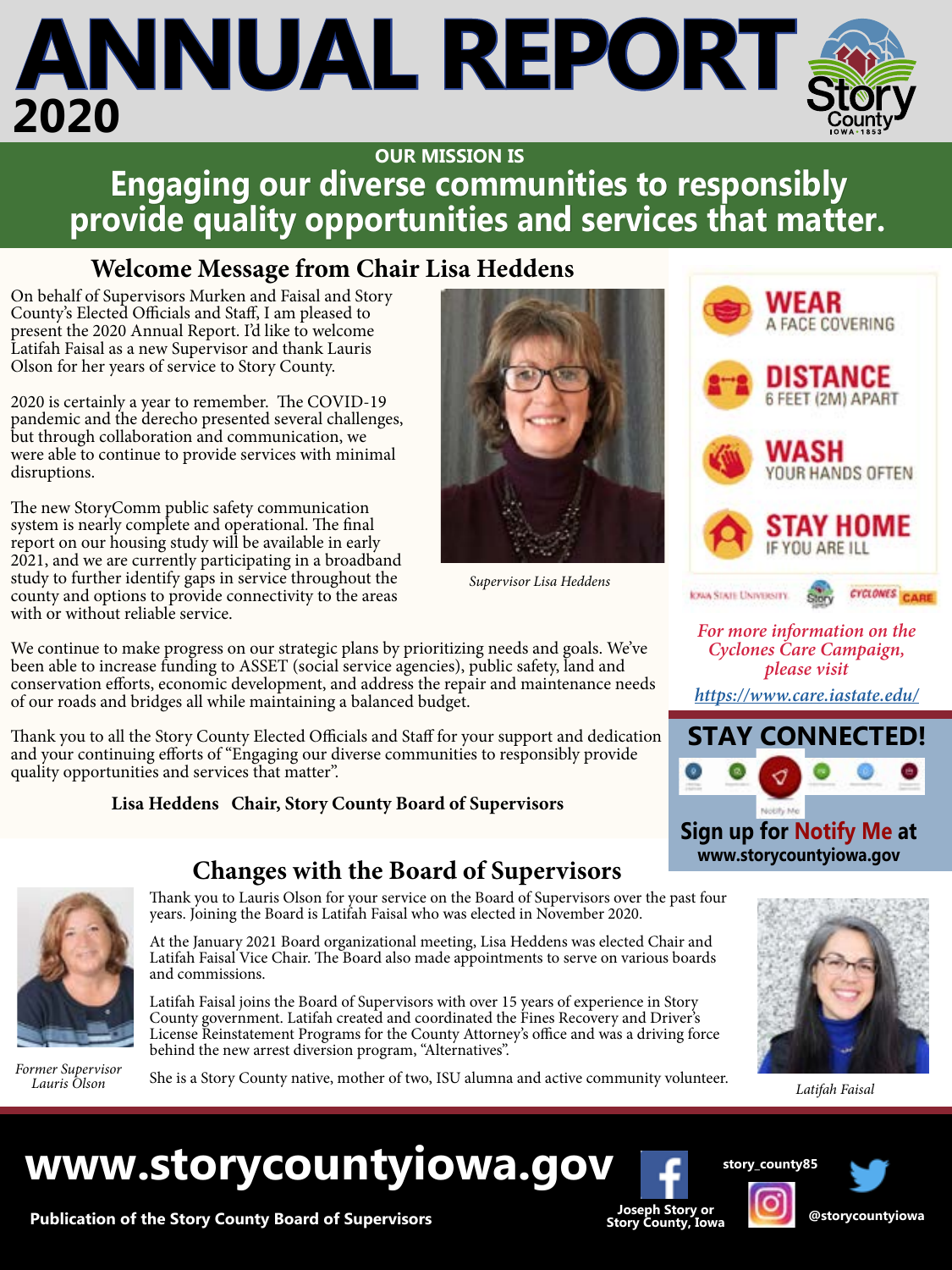#### <u>itice to vecnonsibly</u> **Repondice Control**<br>Leonices that matte **Engaging our diverse communities to responsibly provide quality opportunities and services that matter. OUR MISSION IS**

### **Story County's COVID-19 Response and Guidelines**



*Hand sanitizer and mask stations in building entrances*

Story County offices are open, however, to protect the health and safety of Story County employees and the public, some hours may be limited to appointment only. Please call ahead or check our website at www. storycountyiowa.gov for the most current information.

Over the past few months, Story County initiated mitigation strategies and precautions to help reduce the spread of COVID-19 within Story County government operations to protect our employees and Story County citizens. These strategies include daily sanitizing throughout all our buildings with electrostatic ionizing sprayers to protect customers and employees; placing hand-sanitizer stations and mask receptacles throughout facilities; implementing practices such as using specialized appointment software and staggering staff; changing operations by teleworking, as feasible; providing public access to meetings via virtual formats; and the installing Plexigas barriers and signage throughout our facilities.



*Plexiglass barriers installed, allowing for social distancing*



For more information, please visit Story County's website at [www.storycountyiowa.gov](http://www.storycountyiowa.gov) or contact one of the Offices and Departments listed in this report.

### **Access to Historic Property Records in an Historic Year**

The Auditor's Office and the Recorder's Office were doubly pleased about co-hosting the County's historic property records on the web. The County's older records were digitized by Cott Systems, and became publicly available online in 2019 (newer records were already available).

Record books were scanned to allow for public access and disaster recovery. If there was ever a year we needed both, it was 2020!

### **Recruitment Video Production**

Story County Human Resources produced a recruitment vide to enhance recruitment efforts. Viewers will learn more about the great community of Story County and the importance of each County department or office that is located within our buildings!

The passion of our staff to create the best environment for the residents of Story County is our biggest goal. We are committed to building a culture of inclusion within our workforce that continues to succeed and grow.

To learn more about "Our Story" the video can be viewed by visiting the link at:

*https://www.youtube.com/atch?v=k6zul0fgpPw&feature=youtu.be.*

### **Review of Board of Health Meetings in 2020**

During a normal year, the Board of Health meets six times. This year, due to COVID-19, there was a need for an additional 15 special meetings. Items discussed at the meetings included such items as:

- Preparations needed related to COVID-19
- Testing sites
- Updates on confirmed positive cases and hospitalizations
- Contact tracing
- The role of the Board of Health and closed session protocol
- Procedures in the event of enforcing quarantine
- **Mitigation guidance**
- Letter encouraging face covering requirements for mitigating further spread
- Recommendation letter to Governor requesting a shelter-inplace order
- Housing for homeless individuals during recovery
- Face covering regulation and enforcement

The Board of Health passed a Regulation Requiring Face Coverings and recommended to the Board of Supervisors for approval. On October 13, 2020, the Board of Supervisors passed a resolution approving the Story County Board of Health Face Covering Regulation. The Regulation requires everyone in Story County to wear a face covering in public.

**story\_county85**

### **www.storycountyiowa.gov**

**Publication of the Story County Board of Supervisors**

**Joseph Story or Story County, Iowa @storycountyiowa**

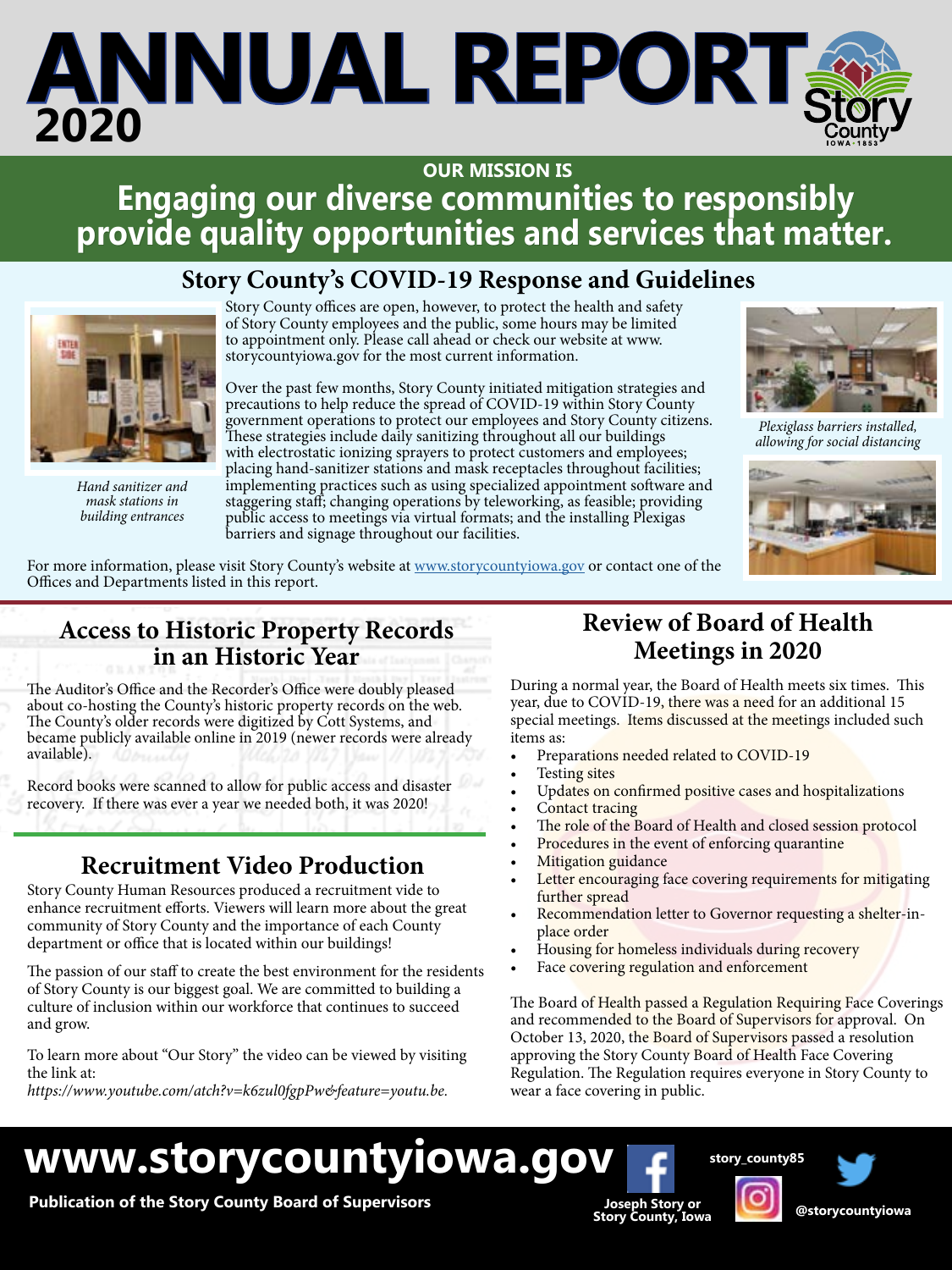**WE VALUE**

### **Accountability | Collaboration | Environment | Leadership | Equity Inclusivity | Innovation | Wise Use of Resources**

### **County Attorney Launches New Pre/Post Arrest Diversion to Treatment Program**

Story County is one of three counties in Iowa awarded grant funding through the Governor's Office of Drug Control Policy to pilot an arrest diversion program for individuals struggling with substance use. In September 2020, after nearly a year of planning, the County Attorney, in collaboration with local law enforcement and social services agencies, officially launched the ALTERNATIVES program.

The program's focus is on those individuals whose substance use is the primary cause of an interaction with law enforcement that may result in arrest, as well as those whose substance use has resulted in homelessness or near homelessness. Programming is also open to those who may not have a substance use related charge, but their use will inevitably lead them into more trouble with the legal system. The goal of the program is to divert people away from the criminal justice system at the earliest possible point. If someone can be diverted before arrest, they can avoid costly court and jail time, fines and an arrest record that could ultimately impede their ability to find housing, get a job or obtain a driver's license. For someone who is already in the justice system, connecting them to resources and helping them break the cycle is the goal.

> **3rd Quarter**

**4th** 

**Quarter Totals**

For information on the program, please contact the program coordinator Linda Hanson at 515-520-0856 or LHanson@ storycountyiowa.gov

> **2nd Quarter**

*Dwellings* 7 7 16 7 5 35

*Permits* 13 13 48 30 23 114

### **2020 Planning and Development Activities**

*Zoning Permits for* 

*Other Zoning* 

Type 1st

**Quarter**

2020 required the Planning and Development Department to adapt to many changes and new roles while continuing to provide permitting and development review services to Story County.

In response to the COVID-19 pandemic, our department staffed the Emergency Support Function 14—Long-Term Recovery—in the Story County Emergency Operations Center (EOC). Our work included research and disseminating information on the Federal Emergency Management Agency (FEMA) Public Assistance Program, Small Business Administration (SBA) Assistance, Small Business Relief Grant Program & Tax Deferral, and monitoring impacts on businesses in the community to develop and maintain situational awareness and begin to develop long-term recovery plans.

#### Our Department also worked on a part-time basis

in the EOC after the August 10, 2020 derecho. After this event, our department worked with the County Conservation Department, Engineering and Secondary Roads, and the Board of Supervisors to identify and open a debris sit Engineering and Secondary Roads, and the Board of Super

In August, our Department went live with online permitting through Citizenserve for zoning, floodplain and other permits. Applications for development cases will be live in early 2021.

The Board of Supervisors adopted amendments to the County's floodplain management ordinance in November in preparation for new Flood Insurance Rate Maps (FIRM) for Story County as part of a new Flood Insurance Study, with new maps effective January 15, 2021. Those interested in seeing the changes from the effective to the new FIRM may use FEMA'S Preliminary Map Comparison Tool.

The Ames Urban Fringe Plan was set to expire July 2021. In February 2020, the Board of Supervisors and Cities of Ames and Gilbert, all partners in the Urban Fringe joint planning effort, extended this expiration date. The County, Ames, and Gilbert, will begin to work through the readoption process in early 2021.

Finally, regarding development case and zoning permit activity, the table above illustrates zoning permit activity throughout unincorporated Story County as well as the numbers of various development review cases processed by the Department.

**www.storycountyiowa.gov**



| Conditional Use<br>Permits                                                                                                                                                                                                                     | 5 | 5 |  | 15             |
|------------------------------------------------------------------------------------------------------------------------------------------------------------------------------------------------------------------------------------------------|---|---|--|----------------|
| Subdivisions                                                                                                                                                                                                                                   |   | 6 |  | 11             |
| Rezonings                                                                                                                                                                                                                                      |   |   |  | 3              |
| Variances                                                                                                                                                                                                                                      |   |   |  | 4              |
| Other Development<br>Cases                                                                                                                                                                                                                     |   |   |  | $\overline{2}$ |
| event, our department worked with the County Conservation Department,<br>ervisors to identify and open a debris site for the County and public's storm deb<br>ting through Citizenserve for zoning, floodplain and other permits. Applications |   |   |  |                |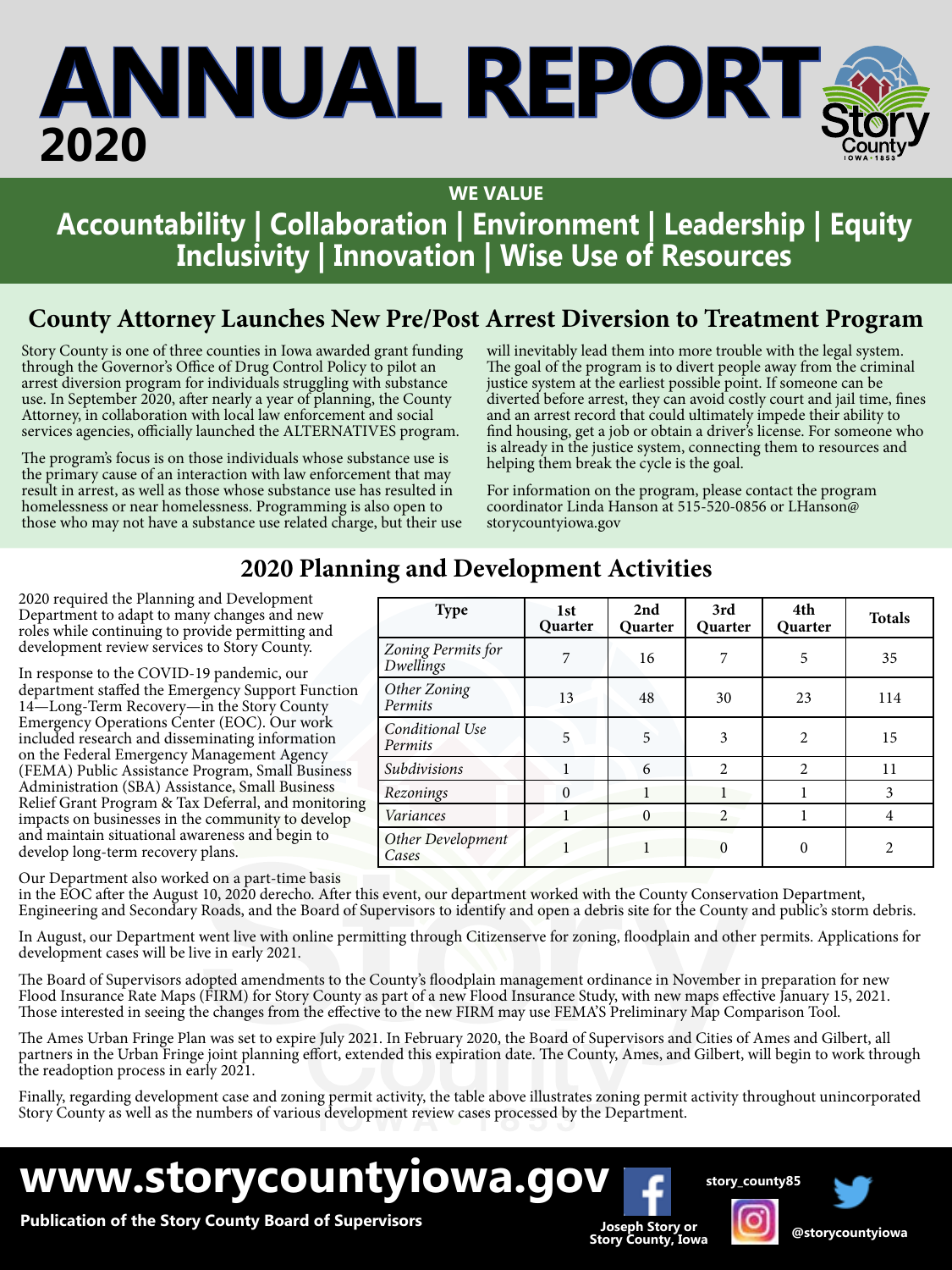#### iac to recnoncibly **Replacement Project**<br>Provises that methor **Engaging our diverse communities to responsibly provide quality opportunities and services that matter. OUR MISSION IS**

### **During 2020, Story County Conservation...**

*Named Best Environmental Education Program in Iowa (counties with more than three naturalists) 2,000 volunteer hours 3,500+ Prairie Horizons newsletters quarterly*

### **Recently Completed Projects**

- Tedesco Environmental Learning Corridor Phase #2
- Hickory Grove Lake Watershed Project Phase #1 (shoreline and gully stabilization)
- "Designate the Skunk" South Skunk River was designated as a state water trail
- New beach house at Hickory Grove Park
- Heart of Iowa Nature Trail Paving Phase #1
- **Carroll Prairie acquisition**
- Ronald "Dick" Jordan Family Wildlife Area acquisition
- Sleepy Hollow Addition acquisition
- Peterson Access improvement
- Askew Access improvement
- Advancement of our conservation heritage through non-toxic ammunition requirement

### **Current Projects**

- Tedesco Environmental Learning Corridor Phase #3 (trail connector) – in design
- Praeri Rail Trail extension to Dakins Lake
- Hickory Grove Lake Watershed Project Phase #2 (dredging and access improvements)
- Hickory Grove Lake trail expansion
- Sensitive Areas Inventory Phase #2 (county-wide)
- Heart of Iowa Nature Trail Paving Phase #2 in design
- Cabin Needs Assessment
- Oriole Ridge Lodge renovation
- Wicks & Osheim land acquisitions
- Habitat restoration at multiple properties
- Common Ground Stories of the Land



### **Bird Friendly County Designation**

On a global scale, birds are facing many challenges; fragmented habitats, exotic invasive species, sterile lawns, pollution and toxic pesticides, urbanization, and domestic predators are taking a toll on our bird populations. Story County has been doing good work in protecting and restoring valuable habitat, reducing threats to birds, and educating and engaging people in birding and conservation.

Story County was designated as a Bird Friendly County in 2020. Story County recognizes that birds benefit our environment, economy, and quality of life. We strive to do our part in protecting and restoring valuable habitat, reducing threats to birds, and educating and engaging people in birding and conservation. From species inventory to legal protections through Story County Land Development Regulations, fishing line receptacles to school programs, multiple County departments and community organizations are constantly working to be more bird-friendly.

Notable bird-friendly practices in Story County include the requirement of non-toxic ammunition on all Countyowned hunting areas, the enrollment of several County-owned areas in the Good Neighbor Iowa program, a conservation-minded roadside management program, and assisting three schools in transforming mowed grass into flower-filled pollinator habitat. We will continue to identify ways to inspire our community as a whole to be more bird-friendly in our daily and professional lives.

### **www.storycountyiowa.gov**

**Publication of the Story County Board of Supervisors**<br>Joseph Story or Story County, Iowa



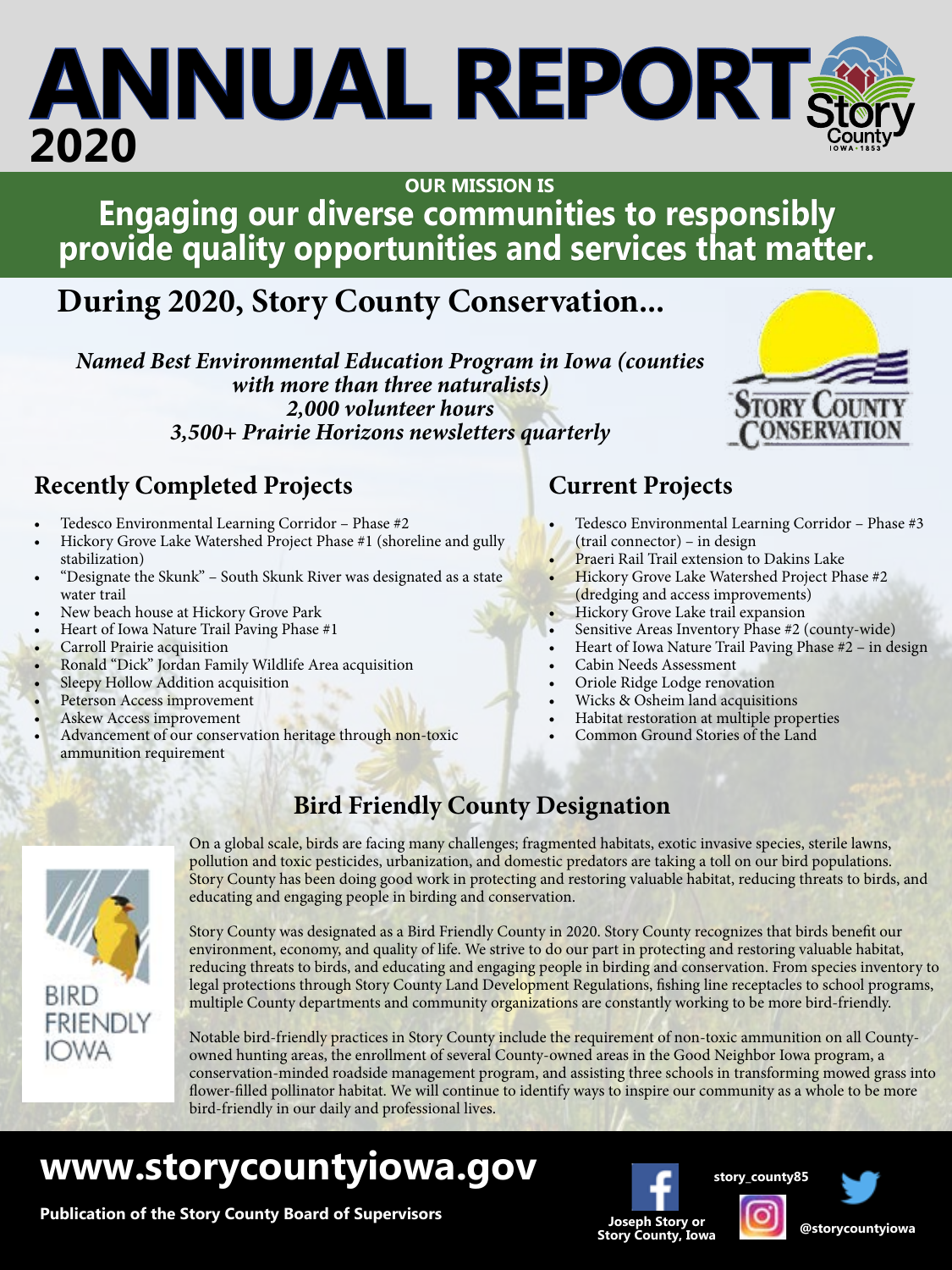### **WE VALUE**

### **Accountability | Collaboration | Environment | Leadership | Equity Inclusivity | Innovation | Wise Use of Resources**

### **Skunk River Water Trail Designation**

South Skunk River Water Trail - Story County



The Story County portion of the South Skunk River officially became a State Designated Water Trail in June. The effort to designate it as a State Water Trail began in the mid 2000's. State Designated Water Trails can help re-connect Iowans to their history, heritage, geology, and wildlife. A water trail promotes an ethic of caring that makes us more aware of our surroundings and environment.

Designating the South Skunk River as a State Water Trail will only further enhance the already popular South Skunk River, encourage use and enjoyment by the public, and bring additional awareness of issues such as water quality and need for improved recreational opportunities in Iowa.



Story County Conservation manages more than 3,100 acres of parks and natural areas, including lakes, campgrounds, and trails, and an additional 5,500 acres of roadside habitat through our Integrated Roadside Vegetation Management program. The environmental education staff serves Story County schools and the public with interpretive and informational programs for all ages. Story County Conservation's volunteer program provides volunteer opportunities to individuals and groups interested in making a difference in local natural resources.

**Connecting people with nature and improving natural resources -- making Story County a great place to live, work, and recreate.**

### **www.storycountyiowa.gov**

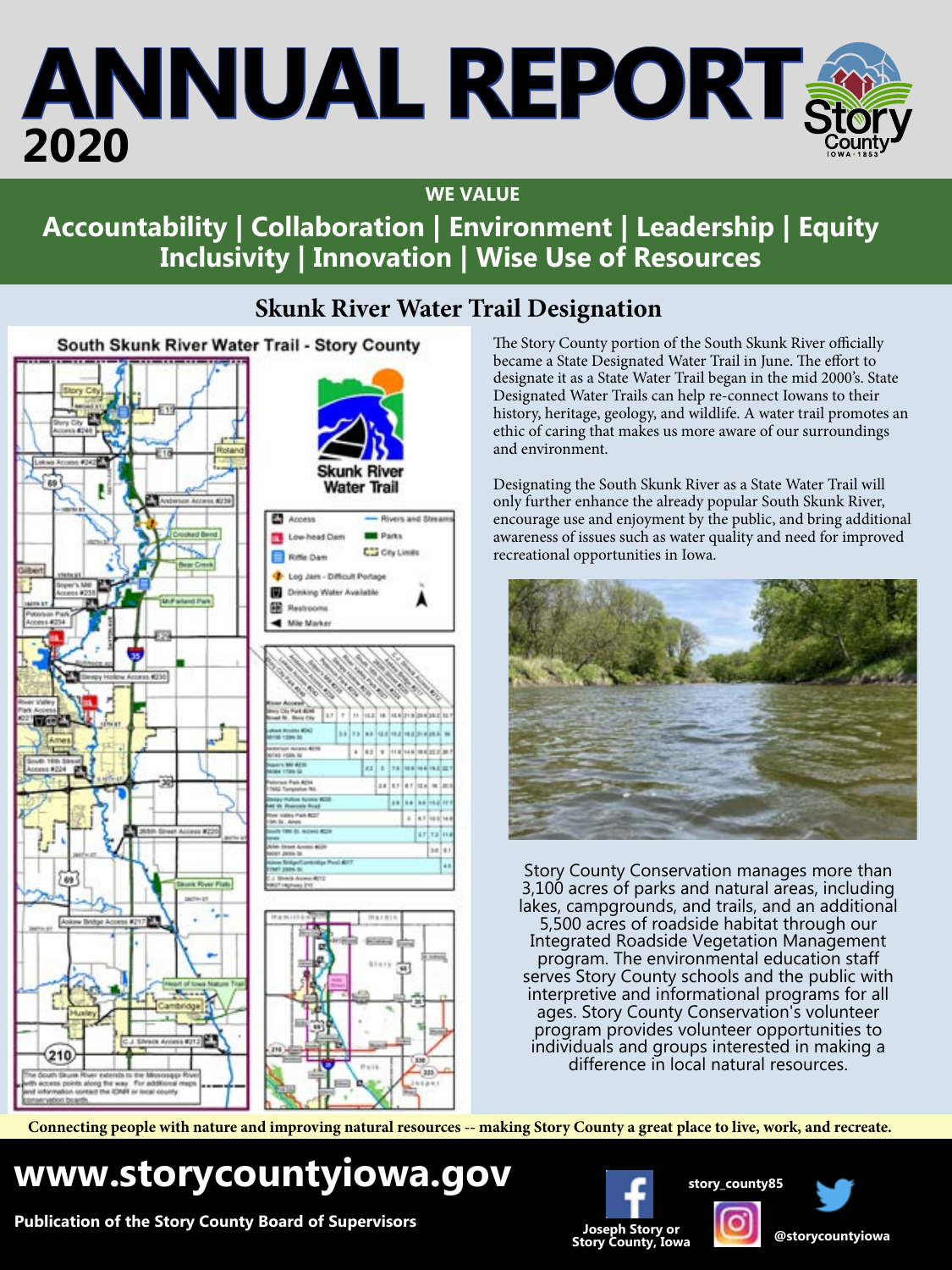### **OUR MISSION IS**

### **Justice Center HVAC Replacement Project**<br>Completed that <del>m</del>etter **Engaging our diverse communities to responsibly provide quality opportunities and services that matter.**



### **Sue McCaskey Retires from Animal Shelter**

The year 2020 brought along many changes to the Story County Animal Shelter, most notably the retirement of Sue McCaskey, long time Director of the Animal Control Department. Starting with Story County in 1996, Sue served as the Director for 23 years.

Her retirement is our loss, but nonetheless, well deserved. The passion and commitment Sue brought to Animal Control over the years enabled the department to make its mark within the community. We all will miss the impact she made and continue to carry on her tradition of excellent service to the animal care and control field within Story County.

Under Sue's guidance, the Animal Shelter saw many changes, including moving the Shelter from a rental space to a County-owned building. Another major accomplishment Sue completed before she retired was fulfilling our need for a livestock building. This was made possible by a generous donation. Story County citizens recognized over the years the way that Sue advocated for animals and built relationships within the county.

For many in Story County but also throughout Iowa, Sue's lasting legacy are all the friendships she nurtured, including both with furryfriends and people and their lasting impacts.

### *2020 Statistics from Environmental Health* **Environmental Health 2020 Review**

The Story County Environmental Health Department is gearing up to implement the new septic ordinance that was adopted by the Board of Supervisors on December 8, 2020. The Board of Health recommended the Board of Supervisors consider its adoption. The ordinance enhances the Iowa Department of Natural Resources' IAC Chapter 69 septic regulations, written as minimum standards for all counties to enforce. During the public hearings, most of the comments received concerned the regulation for mandatory pumping at least every five years.

Septic system maintenance, i.e., pumping, is important to good water quality and public health. What is the connection? Septic systems, if working properly, treat wastewater before it reaches waterways or bubbles up on the ground surface. Pumping keeps septic systems in good working order so they can do their job. Without proper treatment, wastewater,

- 6 geo well permits issued
- 11 water well permits issued
- 20 wells plugged
- 2 wells rehab
- 83 water samples
- 17 pools inspections
- 11 tattoo inspections
- 29 complaints
- 80 new septic permits issued
- 30 septic repair permits
- issued
- 97 septic time of transfer inspections reviewed
- 12 septic binding agreements signed
- 3 septic pumper annual inspections
- 180 zoning applications reviewed for septic and well
- 39 interagency reviews

laden with human pathogens, medications, bacteria, sediment, and nutrients, can impair water bodies and sicken people that come in contact with the untreated wastewater. An added bonus to tank pumping is that it can save the homeowner money. Maintaining that tank protects the secondary treatment components from plugging, and the system from backing up into the house. This saves on the cost of jetting or replacing septic lateral lines, and service calls for backups.

This ordinance, effective January 1, 2021 is one of many initiatives Story County is implementing to improve water quality.

### **HVAC Work at Justice Center**

In 2020, work on the Justice Center HVAC replacement project Phase 1 neared completion. The three to four year project began in 2017, and it is anticipated that Phases 2 and 3 will be completed in summer 2022. All equipment will meet the new air exchange standards, and should increase efficiency. Repair and maintenance costs will be reduced.

- Highlights and milestones for the HVAC Replacement Project include:
- Phase 1 is complete
- Engineering has begun for Phase 2 and 3
- Total pieces of HVAC equipment to be replaced is roughly 130
- Current equipment is at its life expectancy and the majority of it is obsolete



*Installation of HVAC Equipment on Justice Center in Nevada* 

### **www.storycountyiowa.gov**

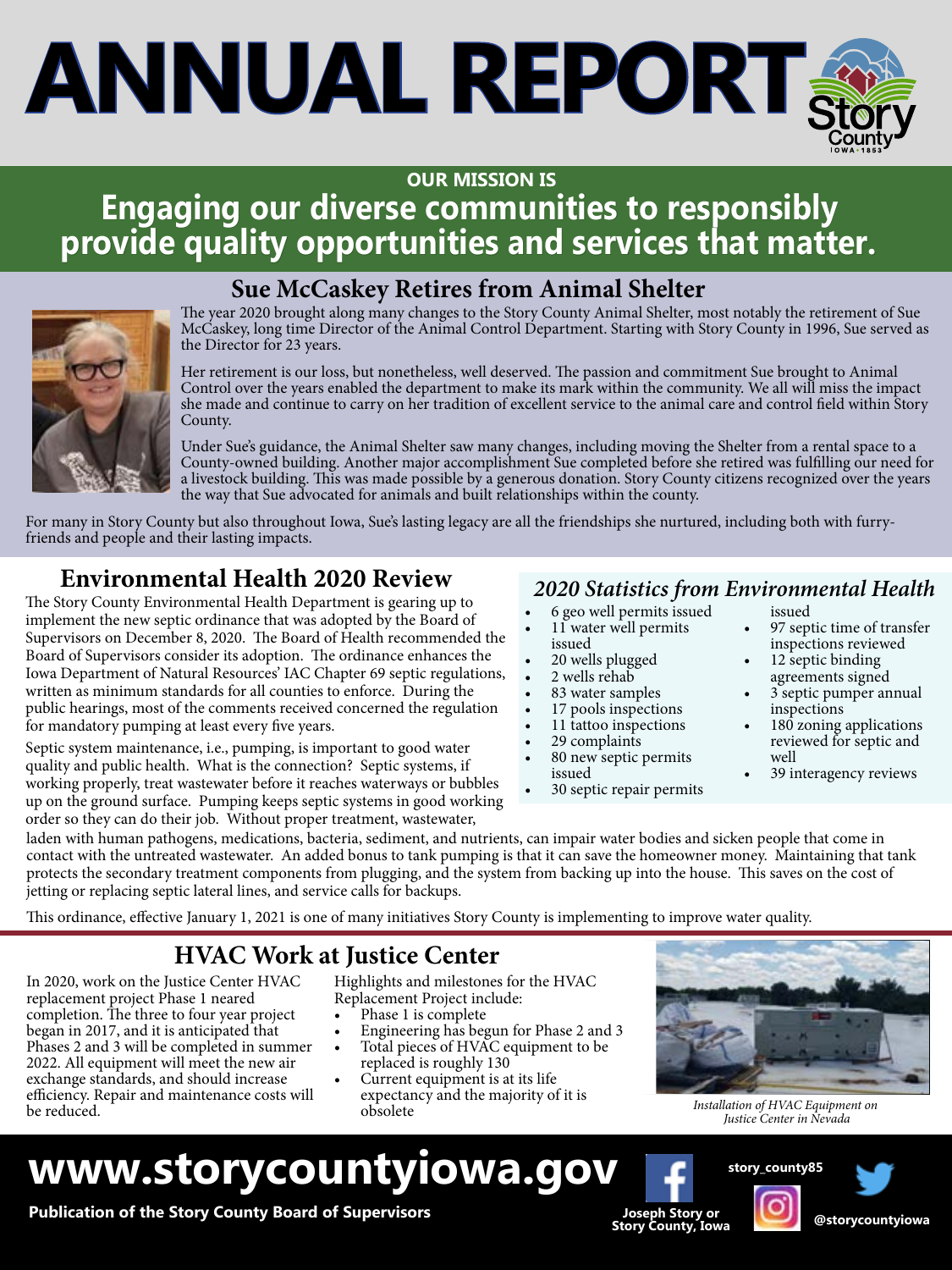

### **Accountability | Collaboration | Environment | Leadership | Equity Inclusivity | Innovation | Wise Use of Resources**

| a               | ۷<br>ł                  |
|-----------------|-------------------------|
| V.              | $\sim$<br>x<br>ł<br>a k |
|                 |                         |
| ł,              | <b>STEP</b>             |
| <b>ALCOHOL:</b> |                         |

### **NoWaitInside Appointment Software**

 One of the core principles of local government is public trust in our ability to serve you efficiently, effectively, and as 2020 has emphasized, safely. With that in mind, the Recorder and Treasurer Offices have moved to requiring appointments for all customers. The appointment process allows customers to come into and out of our offices as quickly as possible to avoid unnecessary contacts while allowing us to carefully control the flow of people into the building. This system keeps lines from forming, and avoids crowds in our lobbies, which were not designed for social distancing.

 We are using the "NoWaitInside" appointment software system. To make an appointment, please visit www.storycountyiowa.gov and click the large, red "SCHEDULE AN APPOINTMENT" button just below

the picture. When you schedule an appointment and enter your mobile phone number, you will receive a confirmation text immediately and a reminder text on the day of your appointment. There will be a link in the reminder text that you can click on when you arrive at the Administration building that lets us know you are here. When we are ready for you, we will send you one more text telling you to come into the office.

We know this is a new process and is quite different from how things have worked in the past, but we are convinced that it allows us to provide the safest possible environment to serve you, while also keeping other customers and workers in the Administration Building secure as well. We look forward to providing you the great customer service you have come to expect, even during these trying times. Thank you, *Stacie Herridge, Story County Recorder and Ted Rasmusson, Story County Treasurer*

| <b>Fast Facts about the</b>                        | Voter Turnout: 71.1%                               |  |
|----------------------------------------------------|----------------------------------------------------|--|
| <b>November 3, 2020</b><br><b>General Election</b> | Absentee ballots counted: 30,469                   |  |
|                                                    | <b>Highest percentage of Election Day turnout:</b> |  |
|                                                    | <b>Sherman Township</b>                            |  |

**Most voters on Election Day: Huxley Highest overall turnout (absentee and Election Day): Ames 2-5**

### **Treasurer's Office 2020 Annual Report**

2020 has been a very unique and challenging year for all Story County residents, and the Treasurer's Office has tried to do our best to continue to provide excellent customer service while offering a safe way to do your business. When the pandemic hit, we were unsure how exactly to do that, but we have been learning on the go and continue to evolve to deliver all of our possible Motor Vehicle and Property Tax services as safely and efficiently as possible.

We spent the summer months with buildings closed to the public but were still able to process more title transfers in June, July, and August than in previous summer months. We worked closely with other Treasurer's Offices and the Governor's Office on multiple proclamations that helped ease the effects of the pandemic, including suspending late fees for property taxes and registrations for multiple months, cancelling our 2020 property tax sale, extending deadlines and due dates, and mailing out specialty and personalized plates. It was hard work for our team to adjust to all of the new rules and requirements, but they did an amazing job adapting to continue to provide the level of service Story County residents are accustomed to.

Story County citizens will notice some changes at our office. It is paramount that we provide a safe environment for everyone, so we have implemented the following changes. Customers will need to make an appointment to come see us (see the "NoWaitInside" section). This limits your time in the building and helps avoid lines and large groups. We have limited the number of stations open to ensure customers can stay six feet apart. We have installed plexiglass barriers at our counters to keep both customers and our team safe. We have also installed a new drop box directly east of the building's front door that drops documents right inside our office. This offers a secure way to make payments after hours or in a way that customers can avoid unnecessary interactions.

2020 challenged our office to find ways to continue providing services in completely new and innovative ways, and our team rose to the challenge in amazing ways. It also reminded us that we need to offer the safest environment possible to our citizens. We look forward to serving you in these new ways and maintaining a secure setting. We are excited for 2021 and at some point, returning to "normal". However, pandemic or not, we will always be trying to improve our process to best serve the people of Story County.

**www.storycountyiowa.gov**